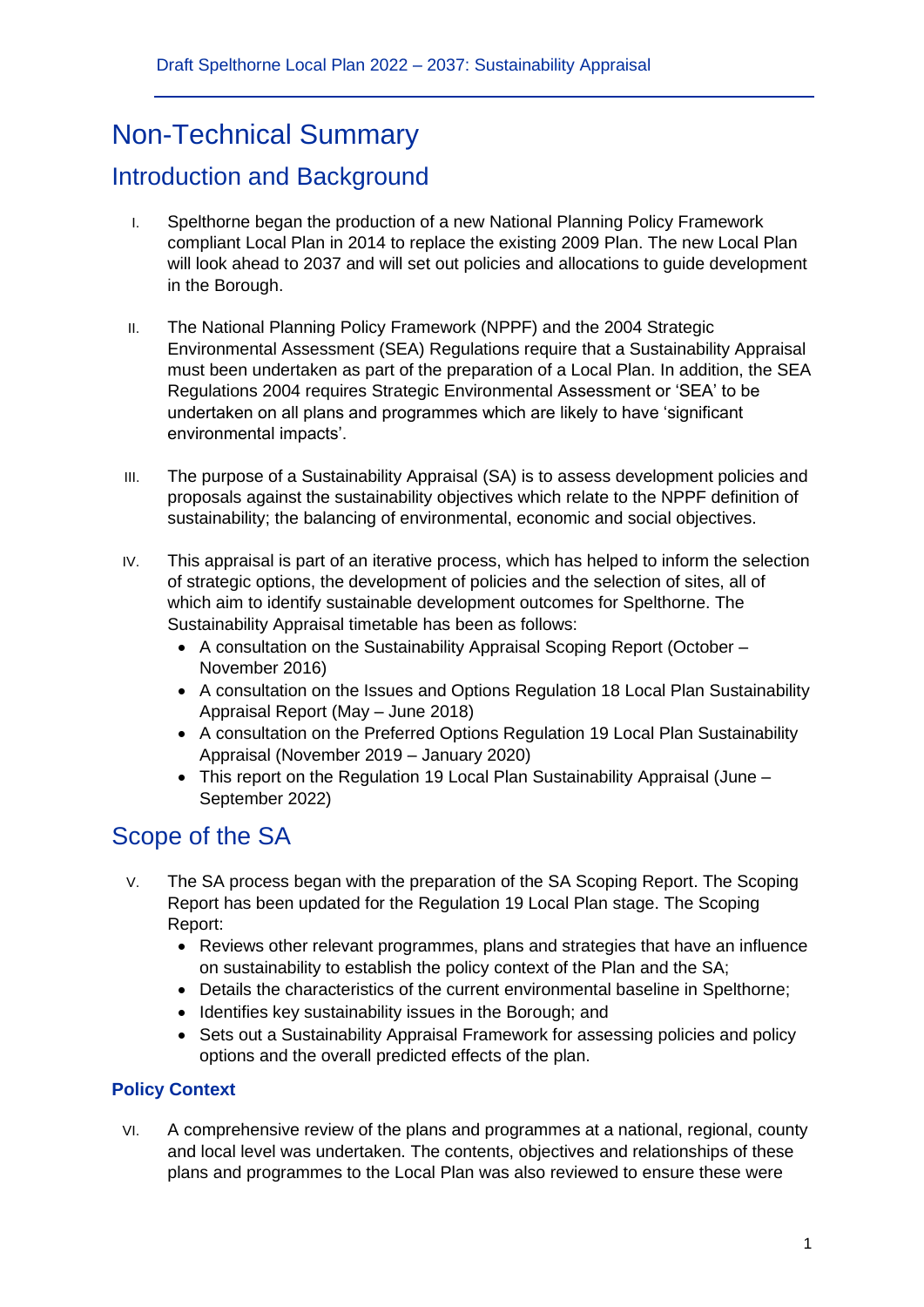considered during the SA Process. An example of a relevant plan/programme includes the National Planning Policy Framework. The full list of the identified plans and programmes, and their relevance to SA, is provided in Appendix A of the Scoping Report.

#### **Environmental Baseline**

VII. Among the important decisions considered during the Scoping Stage was the baseline data, quantity of data and how should it be used in order to carry out the SA. Data related to the existing economic, social and environmental characteristics of Spelthorne was compiled within the Scoping Report, in order to provide the evidence base from which sustainability issues and opportunities could be identified.

#### **Key sustainability issues and opportunities**

VIII. The key sustainability issues and opportunities that were subsequently identified related to the themes of: Population and Community, Health and Wellbeing, Economy & Employment, Transport, Material Assets, Cultural Heritage & Historic Environment, Landscape/Townscape, Climate, Biodiversity, Soil & Land, Water, Air and Waste. The baseline data and key sustainability issues are presented in the SA Scoping Report.

### **The Sustainability Appraisal Framework**

IX. The SA Framework comprises 12 SA Objectives that have been derived from the policy context, baseline data and key sustainability issues and opportunities. Each proposal in the Plan is assessed for its likely effects on each SA Objective, which is largely achieved by using the Decision Aiding Questions listed in the SA Framework for each SA Objective. The SA Framework, which is presented in its entirety in the main body of this report, includes the following SA Objectives:

### **Objective**

- 1. To provide sufficient high-quality housing to enable people to live in a home suitable to their needs and which they can afford.
- 2. To facilitate the improved health and well-being of the whole population and reduce inequalities.
- 3. To increase resilience to, reduce the risk of, and minimising the harm from flooding
- 4. To reduce land contamination and protect soil quality and quantity
- 5. To reduce air and noise pollution
- 6. To conserve and enhance biodiversity, habitats and species
- 7. To conserve and enhance the historic environment, heritage assets and their settings.
- 8. To protect, enhance and manage Borough's open space and landscape character.
- 9. To promote sustainable modes of travel, improve accessibility to public transport and reduce road congestion
- 10. Maintain high levels of employment and economic growth which is inclusive and sustainable across the Borough.
- 11. To limit the impact of Climate Change and promote the efficient use of resources, to reduce greenhouse gas emissions and move to a low carbon economy.
- 12. To maintain and improve water quality and promote the efficient use of water.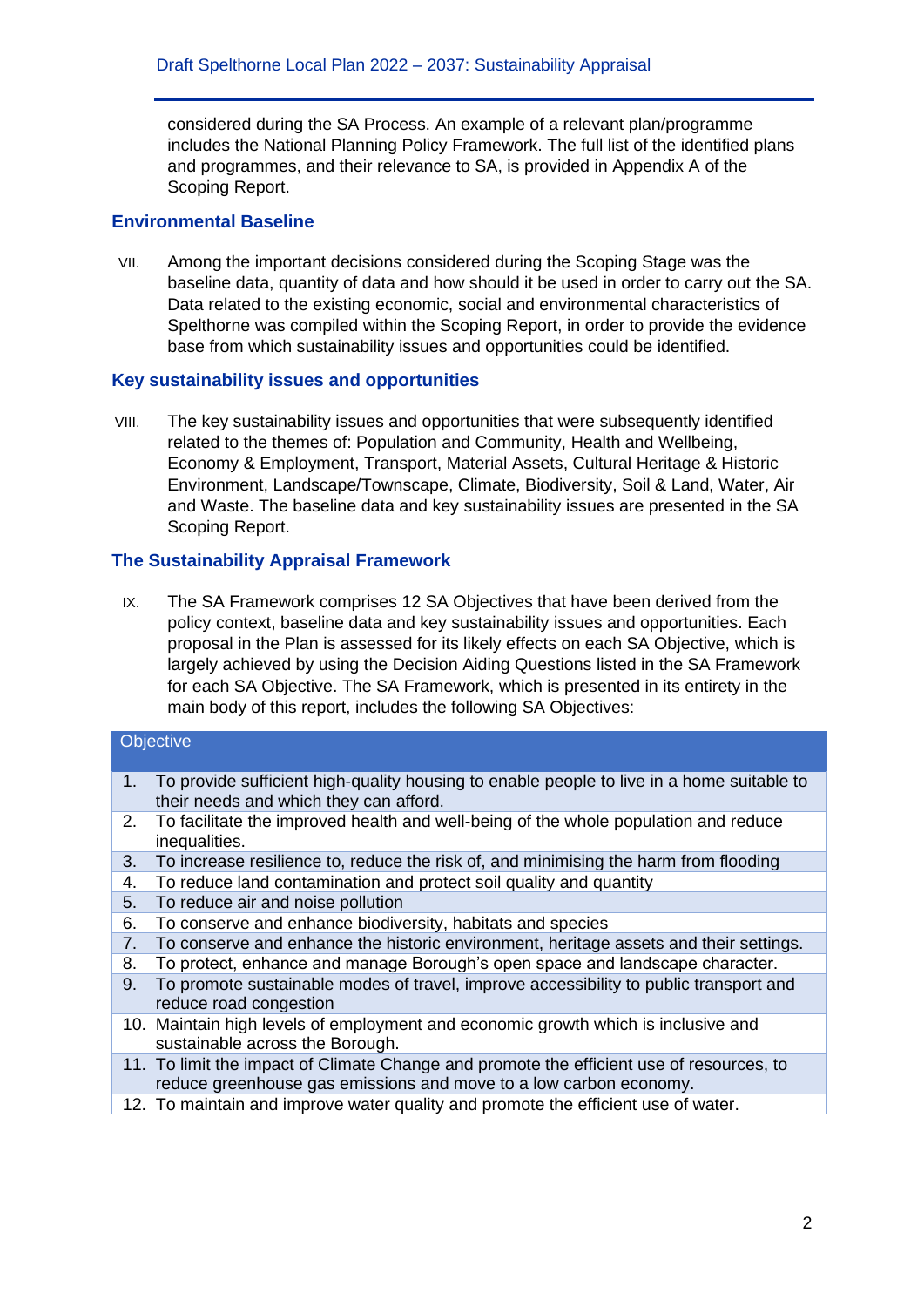### What has been assessed in the SA?

- X. An Interim SA Report was prepared in May 2018 to accompany the Regulation 18 consultation on the Issues and Options Plan. This Interim SA Report provided assessments that predicted and evaluated the likely sustainability effects of the Council's spatial strategy options for the Local Plan. These assessment results, which assessed each of the four spatial strategy options considered the sustainability performance of each against the SA framework and helped to inform the Council's decision-making process with regards to which options to pursue in the Plan.
- XI. A follow up Interim SA Report was then prepared in November 2019 to assess the likely significant effects of the Council's Preferred Options Plan. The preferred policies and site allocations were accompanied by a range of alternative options. These assessment results, which essentially indicate the sustainability costs and benefits of each policy and site option, helped to determine which options to take forward through the Plan, weighing up the impacts against the SA Framework.
- XII. Following on from the Interim SA stage, this SA Report to accompany the Draft Local Plan has been prepared. This Report updates the assessments made in the previous iteration of the Preferred Options Spelthorne Local Plan (Regulation 18). The assessments in this report, and the recommendations alongside them, have assisted with the Council's decision-making process when refining the allocation sites and policies proposed in the Draft Spelthorne Local Plan.
- XIII. The Draft Spelthorne Local Plan has been assessed for its compatibility with, or likely effects on, each SA Objective. The following elements have been assessed in order to predict and evaluate their likely impacts on the SA Framework:
	- The Growth and Spatial Strategy for the Spelthorne Local Plan
	- The Destination and Strategic Objectives of the Plan
	- Development policies
	- Site Allocation policies
- XIV. To satisfy the requirements of the SEA Directive and the SEA Regulations, and in order to ensure legal compliance in light of relevant case law, the Council has considered reasonable alternatives to each of the proposals in the Plan. Each of the reasonable alternatives considered by the Council has also been considered for its likely sustainability effects using the SA Framework. Preferred options and reasonable alternatives have been assessed using the same methodology and to the same level of detail. The common approach to assessments for all options and alternatives has allowed the Council to compare the sustainability performance of different options and make evidence-led decisions. The Council's approach to the consideration of reasonable alternatives has been in accordance with all relevant requirements of the Directive, Regulations and case law.
- XV. When identifying and describing effects in SEA, the following effect characteristics are accounted for:
	- Whether the effects are positive or negative:
	- The magnitude and spatial extent of effects;
	- The probability, duration, frequency and duration of effects;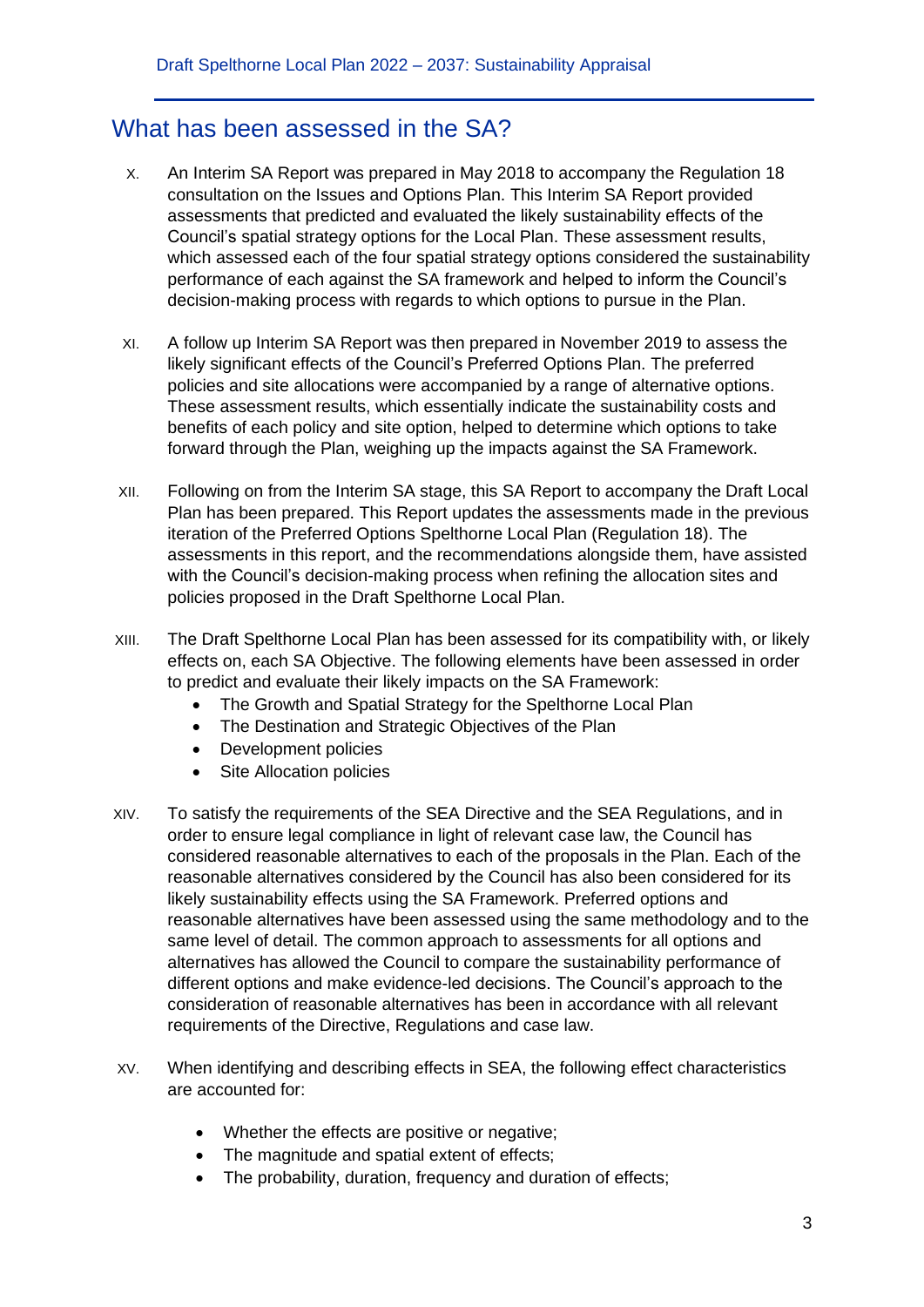- The cumulative nature of effects;
- The transboundary nature of effects; and
- The value and vulnerability of that which is being affected.
- XVI. Based on the assessment results, this SA Report also provides recommendations for either enhancing a proposal's positive effects, or measures for avoiding or reducing likely adverse effects.

### The difference the SA process has made

- XVII. The development and appraisal of policies and site allocations is an iterative process, with policies and allocations being refined to take account of the appraisal and consultation responses from consultation bodies, stakeholders and the public. All responses received on the previous iterations of the Local Plan have been analysed and published. As a result of consultation responses identifying likely impacts changes have been made to address potential issues.
- XVIII. As the policy approaches were developing, each was appraised to evaluate any specific impacts; the identification of these impacts and proposals for mitigation and improvement helped fine-tune the plan in order to enhance its sustainability. At the Issues and Options stage and Preferred Options stage, recommendations were made in order to improve the sustainability credentials of the Plan. These are recorded in the SA Report as well as how these have been taken into account. This has entailed rewording and strengthening development policies and also enhancing allocation policies to offset potential negative impacts.
- XIX. The SA Scoping Report has been updated for the Regulation 19 stage of the Plan. Baseline information and relevant plans, policies and programmes have been kept under review in order to inform the key issues facing the borough. This and other evidence has fed into the development of the spatial strategy, plan policies, allocation sites and possible mitigation measures to address adverse effects.
- XX. Overall, the SA process has influenced the Local Plan resulting in a more sustainable plan, ensuring environmental, as well as social and economic factors have been integral to decision making throughout its preparation.

## Sustainability Appraisal Assessment Results **Destination and Objectives**

XXI. The Destination and Objectives are set out within the Local Plan, showing what it is hoped the Local Plan will help to achieve, with nine strategic objectives that will help to realise and arrive at the destination. The Destination and Objectives were assessed for their compatibility with the SA Framework. On the whole, the Council's Destination and Objectives proposed for the Draft Spelthorne Local Plan were found to be highly compatible with the SA Framework and would be expected to help ensure the plan delivers socially, economically and environmentally sustainable land uses and development over the plan period.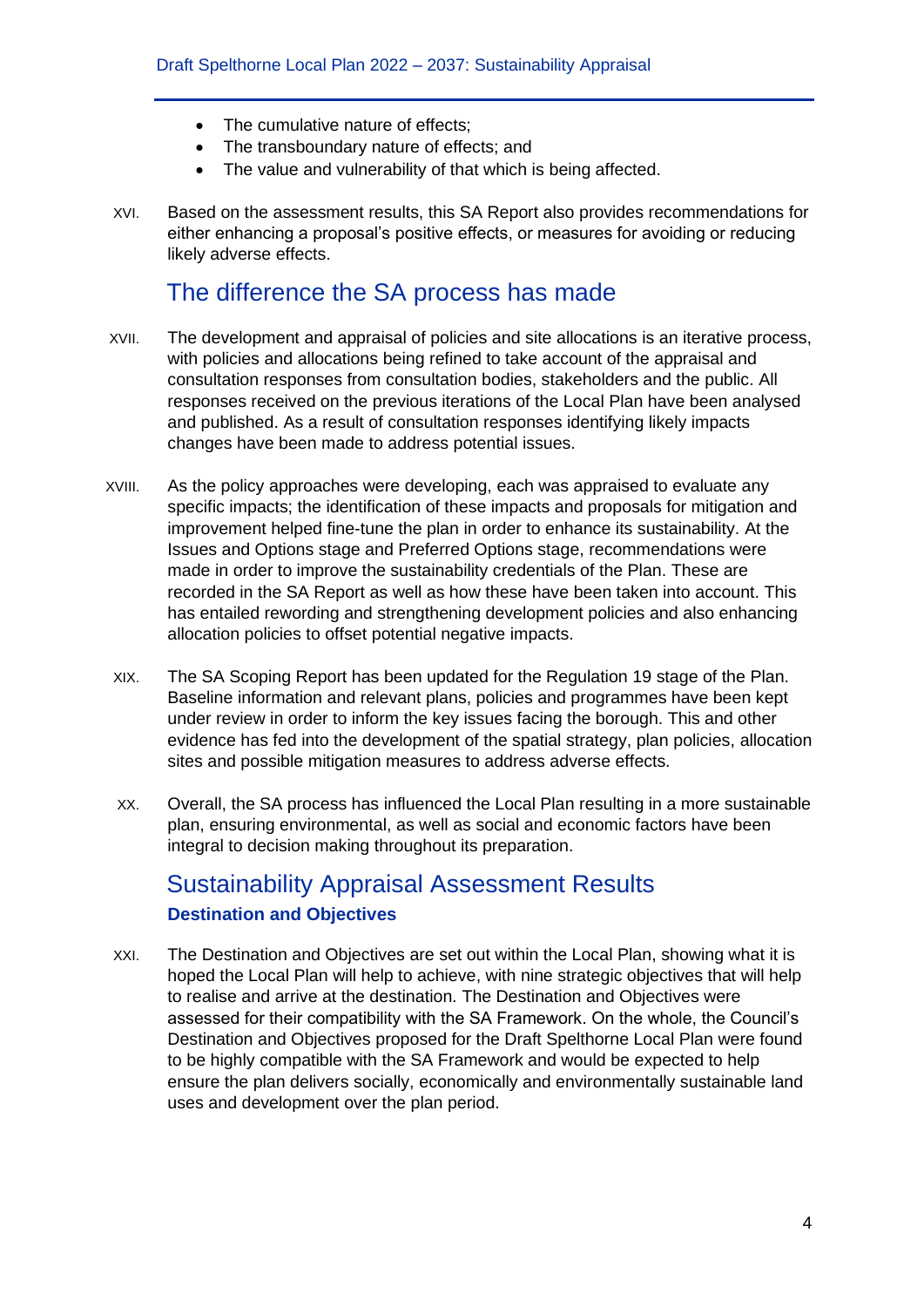### **Growth and Spatial Strategy**

- XXII. Fundamental to the plan is the total quantity and location of development the Spelthorne Local Plan will seek to secure in the Borough over the plan period (i.e. the number of homes to meet objectively assessed needs for the Borough and the number of jobs created over the plan period).
- XXIII. The growth proposed in the Spelthorne Local Plan is the result of a detailed, evidence-led and objective approach taken by the Council to calculate the Borough's development needs and to view this in terms of what Spelthorne can accommodate and what would deliver the most sustainability benefits.
- XXIV. Using the Government's standard method for calculating housing need, Spelthorne has a requirement for 618 dwellings per annum (9,270 over the plan period of 2022 – 2037).
- XXV. Since the Preferred Options consultation, the COVID-19 pandemic has created uncertainty regarding employment land needs, with trends towards greater remoteworking and the desire for more goods and services to be provided directly to homes. As such, the ELNA has been updated to take account of the changes in employment floorspace and associated job impacts. Overall, this has resulted in a need for 19,109sqm of employment floorspace, an overall increase of 10,495sqm since the 2018 ELNA. However due to the instability in the market associated with the pandemic, there is uncertainty regarding the amount of employment floorspace required over the plan period. It is therefore considered appropriate to assess the position at the five year review stage when it is hoped there will be more certainty.
- XXVI. Following the identification of development needs for the Borough, the Council explored a range of options of various levels of growth and spatial distribution for the Plan to deliver. The proposed growth and spatial strategy options identify high-level distribution patterns and the associated level of development these could potentially accommodate. Four different options were initially considered at the Issues and Options stage, with a fifth option also assessed at the Preferred Options stage. These are as follows:
	- Option 1: Aim to meet all need for housing, including affordable and G&T pitches, employment, and other development in the urban area without amending Green Belt boundaries. Increase densities, prioritise housing need and build on open space and re-provide sports and recreation facilities in the Green Belt.
	- Option 2: Amend the Green Belt boundary significantly to meet housing and employment need. This option would include safeguarding land in the Green Belt for future need beyond the plan period. The Green Belt designation would only be retained for sites that are strongly performing and/or perform a strategic Green Belt function.
	- Option 3: Focus new development in Staines-upon-Thames by making use of a Master Plan approach for development that increases opportunities for new high rise residential buildings. Significantly increase densities in the Staines area; prioritise housing need by allowing employment sites to be redeveloped; allocate sites for housing elsewhere in the Borough but only at an appropriate density.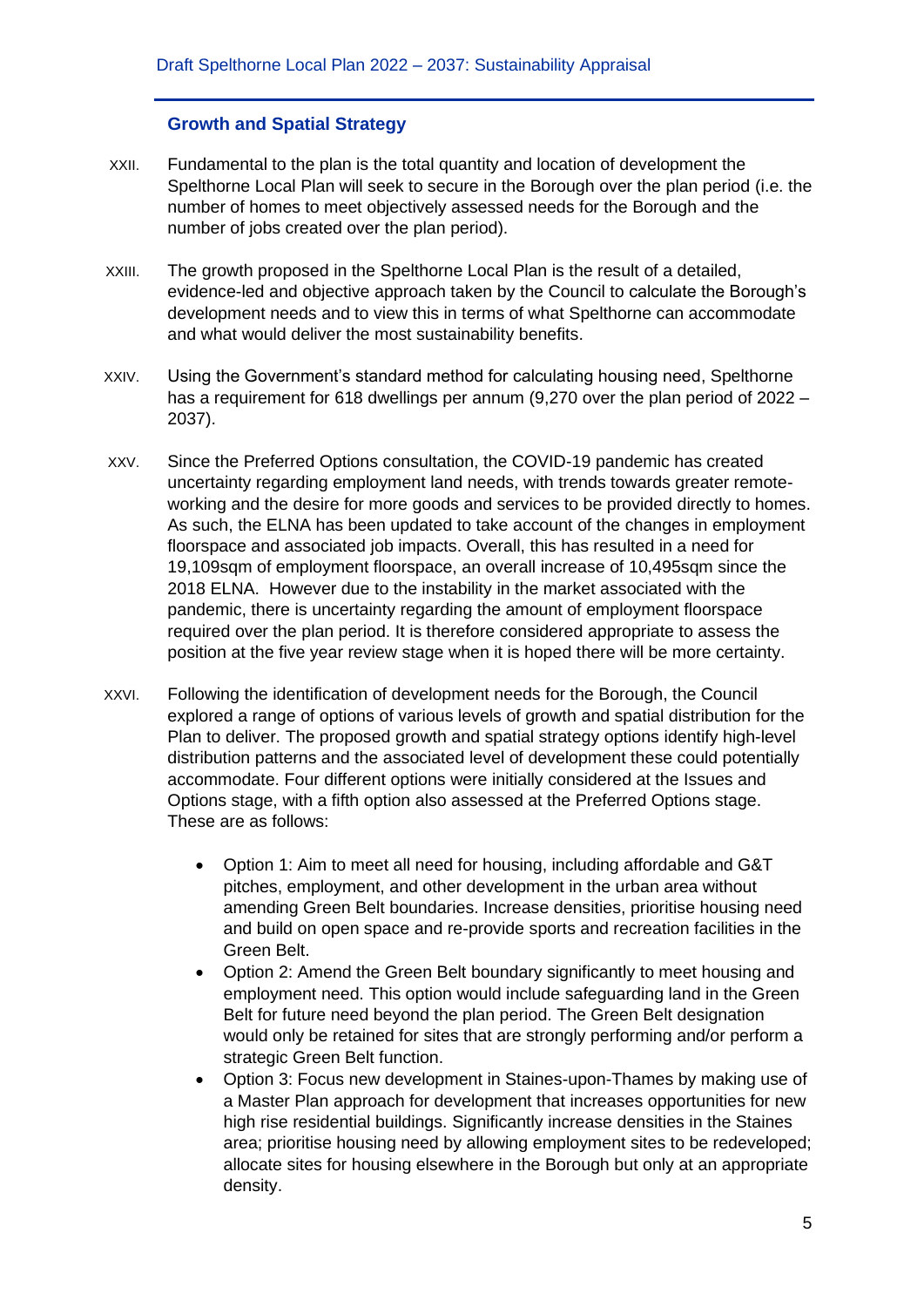- Option 4: Increase densities in town centres and near transport facilities where the character can accommodate it, allowing high rise development where appropriate and where they are of high-quality design. Release some weakly performing Green Belt that would not adversely affect the integrity of the strategic Green Belt. Make use of a masterplan approach for Staines.
- Option 5: Consider Kempton Park Garden Village as an alternative option. Allow as much need as possible in the urban area and release the site to provide 3,000 new homes. Develop sites identified in the Strategic Land Availability Assessment as suitable in the urban area in addition.
- XXVII. Each of these spatial options were assessed in detail in the SA to identify their likely sustainability impacts, in order to inform the Council's decision-making process. The results of these assessments are presented in their entirety in the Preferred Options SA with a summary in Chapter 3 of this report.
- XXVIII. Option 1 would meet all housing needs in the urban area but this would not provide for a suitable mix of dwellings to meet specific needs and would come at a cost of other land uses, resulting in a loss of employment floorspace and potentially open space. This option is likely to result in a high proportion of high-density housing and an efficient use of previously development land with the opportunity for sustainable transport hubs but would mean concentrating development in flood risk areas and possible negative impacts on open space and townscape. Overall, this option is not considered to have balanced effects in terms of the SA objectives with too many compromises economically and environmentally against housing provision.
- XXIX. Option 2 would entail amending the Green Belt boundary significantly to meet development needs. This option would allow for all needs to be met and for a wide mix of units to be provided however there would be a notable loss of permeable land which could increase flood risk. Additionally, this option would significantly alter the Borough's landscape with knock on negative impacts expected for biodiversity, pollution and land take. Overall the benefits of meeting housing needs are not considered to outweigh the likely significant impacts on the environment.
- XXX. Option 3 would focus growth in Staines town centre as the Borough's main town. It is unlikely that this option would meet all development needs without significant changes to the character and operation of the town. This option is expected to have significant negative impacts on health and wellbeing with high rise development likely to be the main form of development which could lead to exclusion. Open space provision is also not likely to meet needs. As a notable proportion of Staines is at risk of flooding, this option would also put a significant number of people at risk. This option would however make an efficient use of land by focusing on previously developed land, however the concentration of development in this area is expected to negatively impact heritage, pollution and the town's economic growth. Overall, this option was rejected as it does not meet development needs and is expected to have negative impacts across many of the SA objectives.
- XXXI. Option 4 would seek to disperse development across the borough, incorporating elements of Options 1- 3. This option would meet development needs and allows for a more balanced approach. A mix of housing could be provided with the protection of the Borough's open spaces and employment uses. This option would result in a small amount of greenfield land take however prioritises previously developed land and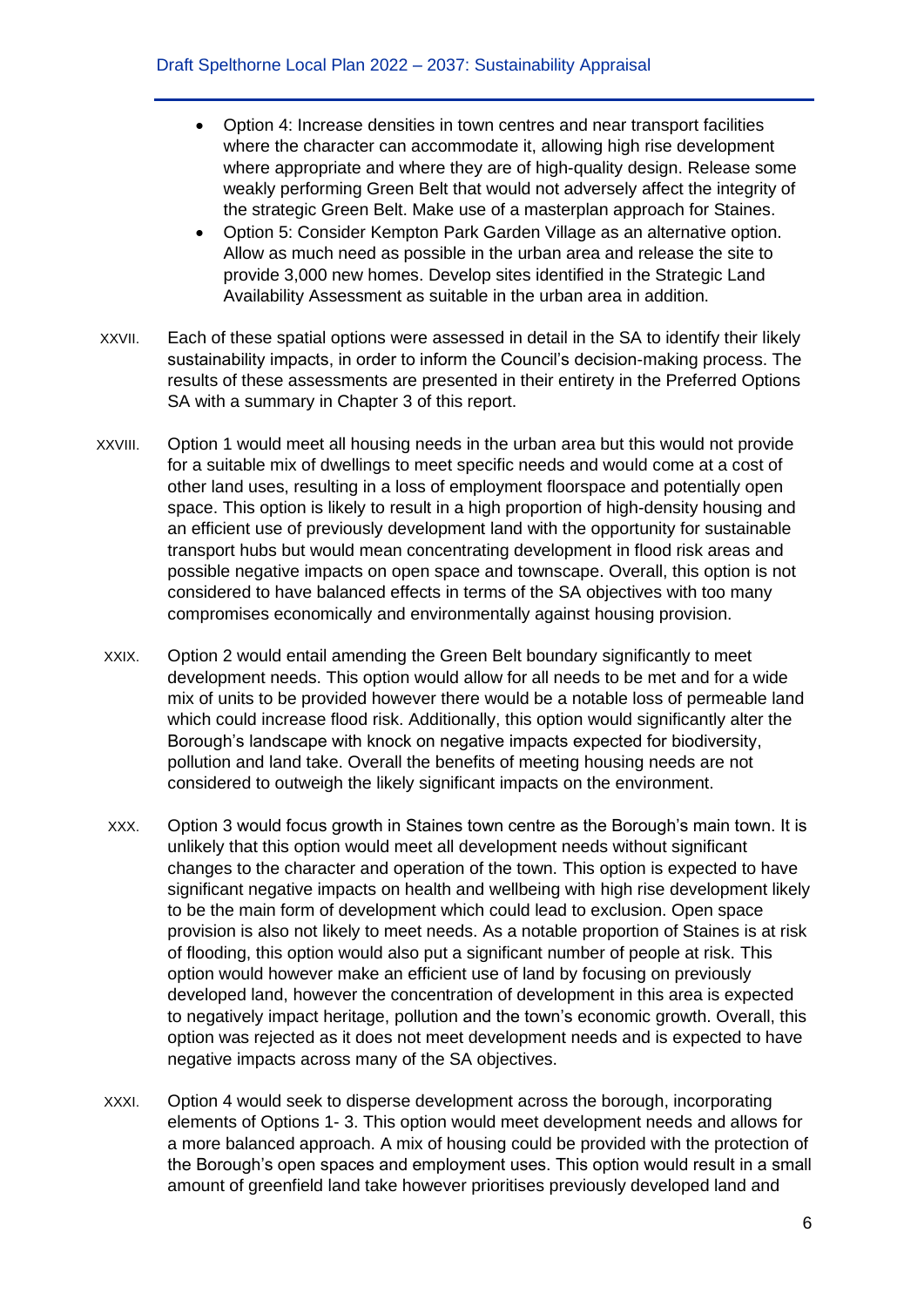that which holds a more limited environmental value. Whilst this option would introduce development into flood risk areas and may impact the environment where greenfield land is allocated, the majority of development would be focused in the urban area and would seek to improve sustainability and connections between settlements through a dispersed approach to growth. This option was identified as the preferred approach given its more balanced performance against the SA Objectives.

- XXXII. Option 5 would entail the creation of a new settlement area at Kempton Park racecourse of 3,000 new homes. This option is likely to meet development needs in full and would provide a mix of units with the provision of new public open space and new community facilities, however would have largely negative impacts on the environment, particularly pollution, resource use and landscape. This option would also result in the loss of the racecourse which could have negative economic implications, whilst the location adjacent to Sunbury Cross and the M3 is likely to have knock on effects on the strategic and local road networks. Overall, the negative impacts against the SA Framework are considered to outweigh the positive therefore this option was rejected.
- XXXIII. The spatial strategy proposed in the Spelthorne Local Plan mostly aligns with Option 4 but has been enhanced to maximise positive sustainability effects and reduce negative impacts on the Green Belt.

### **Development Policies**

- XXXIV. The Draft Spelthorne Local Plan presents a range of policies to guide development in the borough over the plan period. These are related to the following themes:
	- Strategic Policies
	- Spatial Policies
	- Housing
	- Environment
	- Economy
	- Design
	- Infrastructure and Delivery
- XXXV. The results of the assessments of policies identified largely positive effects against the SA Framework. It is likely that these policies will ensure that the development needs of Spelthorne are satisfied, whilst also addressing deprivation and inequalities. The policies seek to enhance community health and wellbeing and protect residents against environmental impacts such as pollution. Policies seek to ensure that infrastructure provision is in place and can support new development to help reduce pressure on existing facilities. The policies also seek to protect employment floorspace and businesses in Spelthorne and protect and enhance the Borough's array of built assets and historic areas.
- XXXVI. The scale of growth proposed through the Local Plan poses a risk to the natural environment in Spelthorne. However, by taking the strategic approach identified in the Draft Spelthorne Local Plan, the impact of risk is reduced. There is though, a large increase in the number of homes that would result in a small net loss of greenfield land, however this does avoid valuable soils and seeks to use this land to provide a mix of homes. The Plan does however prioritise brownfield land and the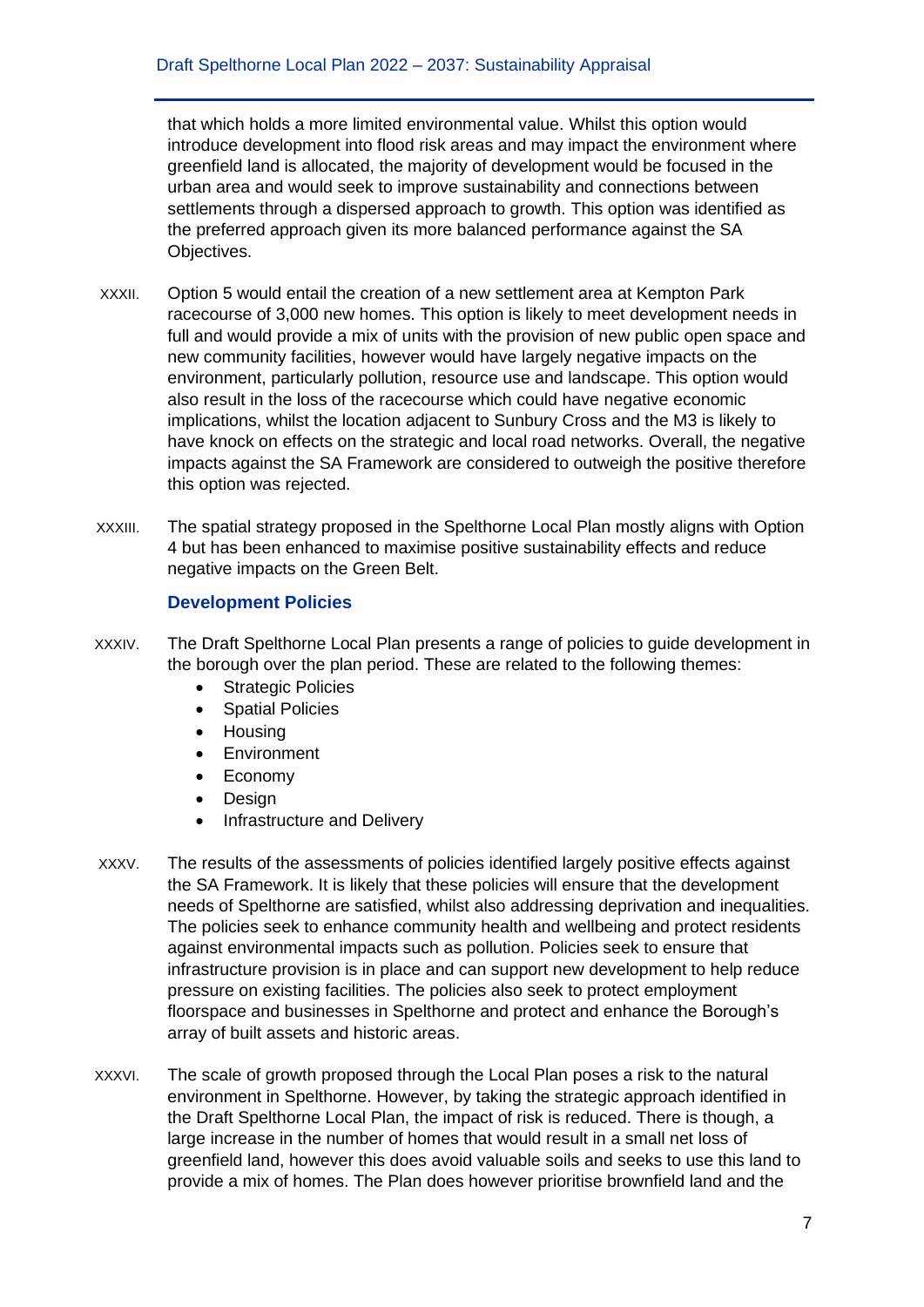urban area which are considered to make a highly efficient use of land. New development would also be expected to make it increasingly difficult to achieve carbon dioxide emission reduction targets and quality improvement targets primarily due to the energy consumption and car-use of local people. The policies, however, seek to minimise this and rightly recognise the importance of improving air quality, particularly as the whole borough is an Air Quality Management Area. The policies recognise the risk development poses to meeting Climate Change objectives, however they also acknowledge the opportunities this presents to improve energy efficiency and transition to a zero carbon economy.

XXXVII. Whilst the scale of growth poses a threat to biodiversity in Spelthorne, the Spatial Strategy, combined with various Development Policies, would minimise this risk and, will see a minimum biodiversity net gain being achieved. Crucial to achieving this will be careful monitoring of the quality and connectivity of Spelthorne's ecological network, with Green and Blue Infrastructure prioritised in the Plan.

#### **Site Policies**

- XXXVIII. The Draft Spelthorne Local Plan includes 55 site allocations. The overall intention of these site policies is to identify specific parcels of land within the Borough at which defined quantities of specific types of development would, in principle, be supported by the Council (only where proposals for such development conforms with Development Policies). The range of sites identified and allocated by the Council, alongside windfall development sites, would be expected to ensure that the development needs of Spelthorne over the Plan period can be satisfied.
- XXXIX. A range of alternative site options have been assessed to consider their sustainability performance and to ensure that their sustainability costs and benefits can be weighed up. These are available in Appendix B of this SA report.
	- XL. The predicted and evaluated sustainability effects of the sites allocated through the Draft Spelthorne Local Plan varies from site to site depending on the scale and type of development proposed in relation to the location and the proximity to constraints and assets. The majority of allocation sites are within the urban area, are previously developed land and are located within existing communities benefitting from good access to key services, amenities and facilities. The sites would therefore be expected to help combat the risk of social exclusion for local people whilst ensuring they can pursue healthy, active and high-quality lifestyles. Residents would be likely to only need to travel short distances to access key services, amenities and facilities, as well as employment opportunities, and would have good sustainable transport modes for when they do travel. In so doing, the locations of the sites should enable relatively efficient lifestyles for residents.
	- XLI. A large portion of the allocated sites comprise brownfield land in urban locations. Development in these locations delivers a range of sustainability benefits, including an efficient use of land with soil losses minimised; development in-keeping with the local character; minimising impacts on biodiversity and ecological connectivity, with good opportunities for biodiversity net gains and more efficient energy and utilities networks. It is however expected that the proposed allocations within the urban area would still likely result in a net increase in carbon emissions, air pollution, water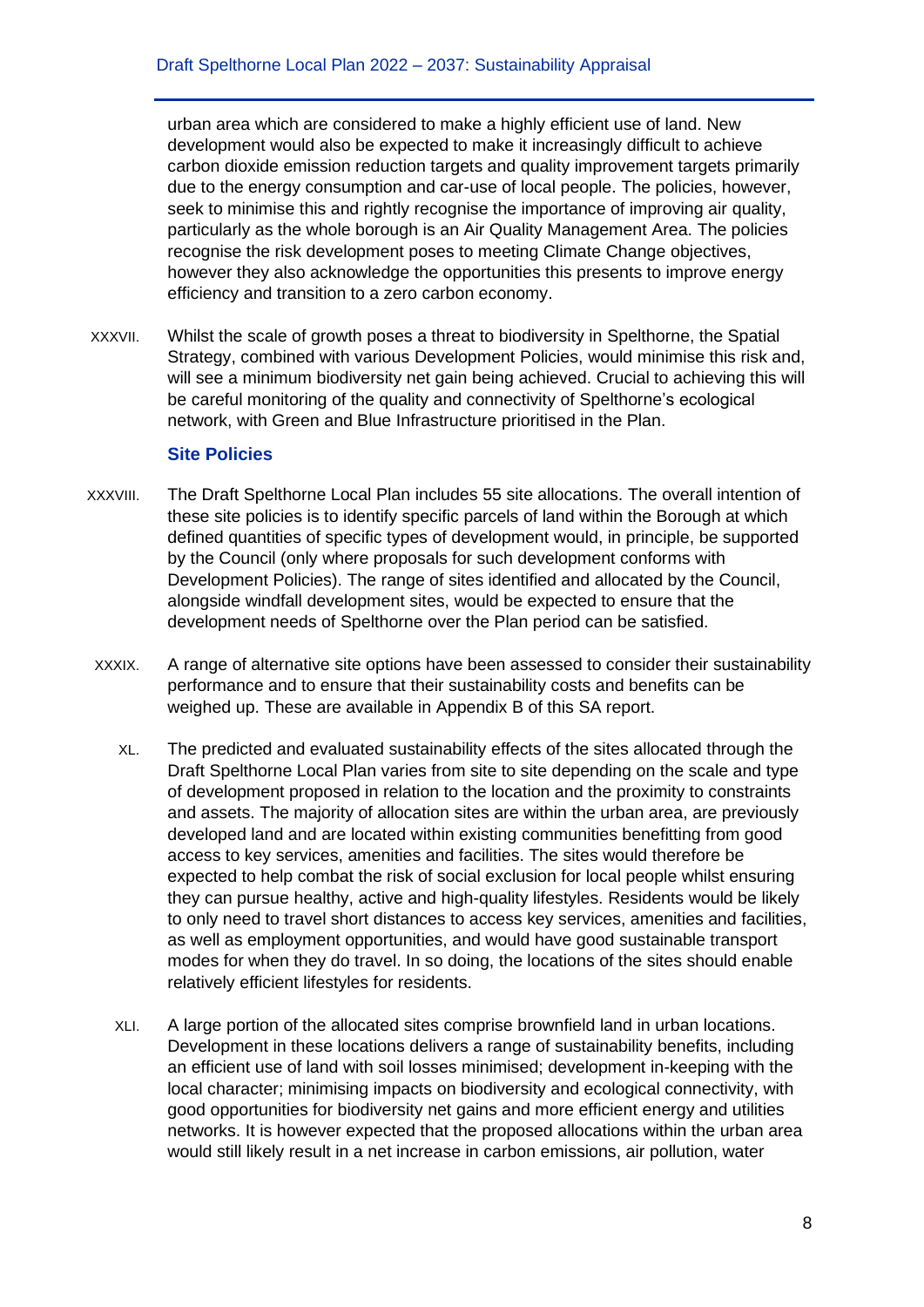consumption, energy consumption, and transport movements, in relation to existing levels.

XLII. The Local Plan seeks to allocate 15 Green Belt sites to help provide a mix of homes to meet specific community needs. These sites are all adjacent to the existing urban area and previously developed land has been a key consideration in decision making in order to make an efficient use of land. These sites will help to meet housing needs but would result in a loss of permeable land and may also negatively impact biodiversity.

#### **Habitats Regulation Assessment**

- XLIII. The Council has produced a Habitats Regulation Assessment to consider whether or not the Local Plan would adversely affect the integrity of any European site. The HRA helps inform the Councils' decisions on where to locate development by assessing policies and site allocations in terms of their impact on the SPA, ensuring any significant impact is avoided or identifying how and where mitigation can be employed.
- XLIV. The Council began work on the HRA in 2020 following the completion of the Preferred Options consultation, which identified draft site allocations and policies.

### Consideration of the Effects **Cumulative effects**

- XLV. The policies and site allocations proposed in the Draft Spelthorne Local Plan were assessed on an individual basis, in detail, as shown in the appendices of this report. However, these sites and policies would not be adopted in isolation. The effects of policies and sites would combine to result in cumulative effects across the Borough. An assessment of the likely cumulative effects of sites and policies in combination was also carried out in this report.
- XLVI. The following positive cumulative effects of all proposals in the Draft Spelthorne Local Plan were identified:

| <b>SA Objective</b>                                                                                                               | Cumulative effects of the Draft Local Plan                                                                                                                                                                                                                                                                                                                                                                                                                                                                    |
|-----------------------------------------------------------------------------------------------------------------------------------|---------------------------------------------------------------------------------------------------------------------------------------------------------------------------------------------------------------------------------------------------------------------------------------------------------------------------------------------------------------------------------------------------------------------------------------------------------------------------------------------------------------|
| To provide sufficient<br>housing to enable<br>people to live in a<br>home suitable to their<br>needs and which<br>they can afford | The Plan seeks to allocate a range of sites that will enable a mix of<br>homes to be delivered. The various needs of the community have<br>been considered in the policies and also in the allocations, with<br>overall housing needs to be met, Gypsy, Traveller and Travelling<br>showpeople pitches and plots identified, a mix of housing and flats<br>of differing size and also catering for specialist accommodation<br>needs.                                                                         |
| To facilitate the<br>improved health and<br>well-being of the<br>whole population and<br>reduce inequalities                      | Whilst the planned level of development may put pressure on<br>existing healthcare facilities in the Borough, the plan seeks to boost<br>active and sustainable travel choices and also encourages healthy<br>lifestyles for all. Policies have been designed to support improved<br>health and wellbeing, for example through improved access to<br>health and community infrastructure, green and blue infrastructure,<br>alternative travel options, place making and local neighbourhood<br>enhancements. |
| To reduce land                                                                                                                    | Development proposed in Spelthorne would be expected to result                                                                                                                                                                                                                                                                                                                                                                                                                                                |
| contamination and                                                                                                                 | in a small but permanent net loss of soils however only a small                                                                                                                                                                                                                                                                                                                                                                                                                                               |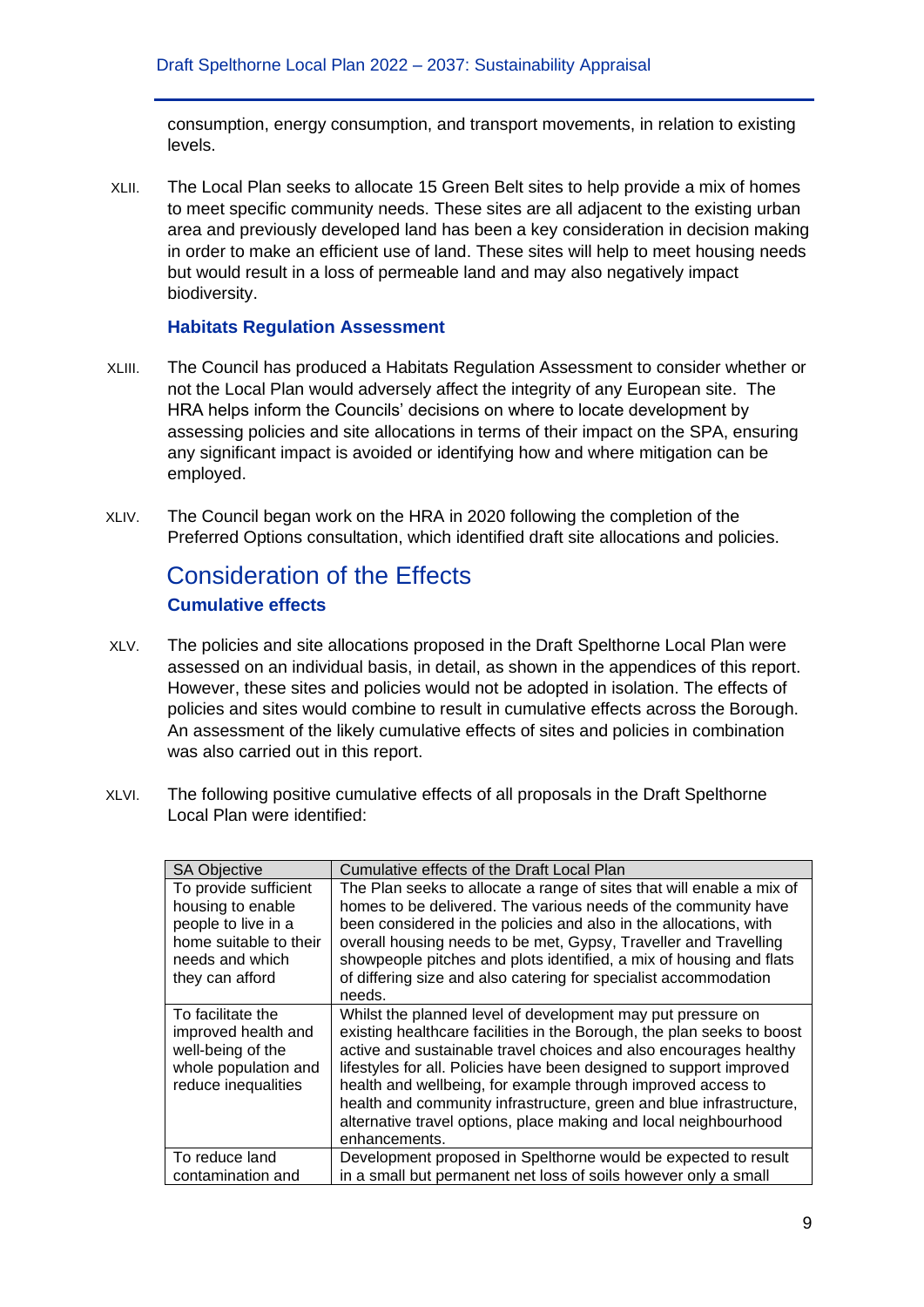| protect soil quality                                                                                                                                                       | proportion of allocation sites are greenfield. The Local Plan                                                                                                                                                                                                                                                                                                                                                                                                                                                                                                                                                                                                                                                                                                                                                                                                          |
|----------------------------------------------------------------------------------------------------------------------------------------------------------------------------|------------------------------------------------------------------------------------------------------------------------------------------------------------------------------------------------------------------------------------------------------------------------------------------------------------------------------------------------------------------------------------------------------------------------------------------------------------------------------------------------------------------------------------------------------------------------------------------------------------------------------------------------------------------------------------------------------------------------------------------------------------------------------------------------------------------------------------------------------------------------|
| and quantity                                                                                                                                                               | strategy aims to prioritise previously developed land and avoids                                                                                                                                                                                                                                                                                                                                                                                                                                                                                                                                                                                                                                                                                                                                                                                                       |
|                                                                                                                                                                            | important and the most versatile land.                                                                                                                                                                                                                                                                                                                                                                                                                                                                                                                                                                                                                                                                                                                                                                                                                                 |
| To conserve and<br>enhance biodiversity,<br>habitats and species                                                                                                           | Development in Spelthorne will predominantly be an opportunity to<br>enhance the biodiversity value of sites, given their brownfield<br>status. On greenfield land that results in the loss of habitats and<br>could affect priority species, the allocation policies and Policy E6<br>(Biodiversity) identify measures for biodiversity net gain and to<br>offset any negative impacts. Cumulatively, development across<br>Spelthorne would facilitate population growth. The increase in local<br>residents and workers would be expected to increase the pressure<br>on local nature reserves, wildlife sites and other green spaces due<br>to the increased visitor pressure and footfall however the Local<br>Plan strategy prioritises previously developed land meaning<br>cumulatively there will be opportunities to enhance and facilitate<br>improvements. |
| To promote<br>sustainable modes of<br>travel, improve<br>accessibility to public<br>transport and reduce<br>road congestion                                                | Development in and around town centres has good access to<br>public transport. The Local Plan strategy prioritises sustainable<br>locations and the identified allocations are generally well-located<br>with good sustainable and active travel links. Policy ID2 (Transport)<br>seeks to promote a modal shift and steer movements away from<br>the private vehicle.                                                                                                                                                                                                                                                                                                                                                                                                                                                                                                 |
| Maintain high levels<br>of employment and<br>economic growth<br>which is inclusive and<br>sustainable across<br>the Borough                                                | It is expected that development proposed in Spelthorne would help<br>to provide a major boost to local prosperity and growth. It is<br>expected that new residential development would help to increase<br>footfall in central and shopping areas of Spelthorne, particularly<br>Staines. The protection of employment land would also provide<br>residents of Spelthorne with employment opportunities that are in<br>accessible locations.                                                                                                                                                                                                                                                                                                                                                                                                                           |
| To limit the impact of<br>Climate Change and<br>promote the efficient<br>use of resources, to<br>reduce greenhouse<br>gas emissions and<br>move to a low carbon<br>economy | Development proposed across Spelthorne could cumulatively lead<br>to an increase in GHG emissions as a result of the construction<br>and occupation of the large number of homes and the subsequent<br>increase in traffic likely associated with this. Development in town<br>centres has good access to sustainable transport links. Given the<br>provision of services and facilities within the borough's main<br>centres, a notable amount of new residents in the borough will be<br>able to walk and cycle to access these. Policy DS2 (Responding to<br>the Climate Emergency) seeks to minimise travel, incorporate<br>sustainable design/construction and promote zero carbon.<br>Cumulatively, these measures are considered to counteract<br>negative impacts and ensure new developments help achieve<br>climate change targets.                          |

XLVII. The following minor adverse cumulative effects of all proposals in the Draft Spelthorne Local Plan were identified:

| <b>SA Objective</b>   | Cumulative effects of the Draft Local Plan                               |
|-----------------------|--------------------------------------------------------------------------|
| To increase           | Flood risk is a key constraint in Spelthorne with the River Thames       |
| resilience to, reduce | and its tributaries coursing through the Borough. The Plan               |
| the risk of, and      | distributes much of the desired development in locations where           |
| minimising the harm   | flood risk is not a concern. However, this was clearly not feasible      |
| from flooding         | for all sites and, particularly for those in the centre of Staines, some |
|                       | sites allocated for development are at a high risk of fluvial or         |
|                       | surface water flooding. Some of the policies put forward in the draft    |
|                       | Local plan, including E2 on Flood Risk, will help to minimise the        |
|                       | extent of flood risk at these sites, such as due to the incorporation    |
|                       | of SuDS within development proposals. Furthermore, Policy SP1            |
|                       | on Staines upon Thames makes clear that the provision of flood           |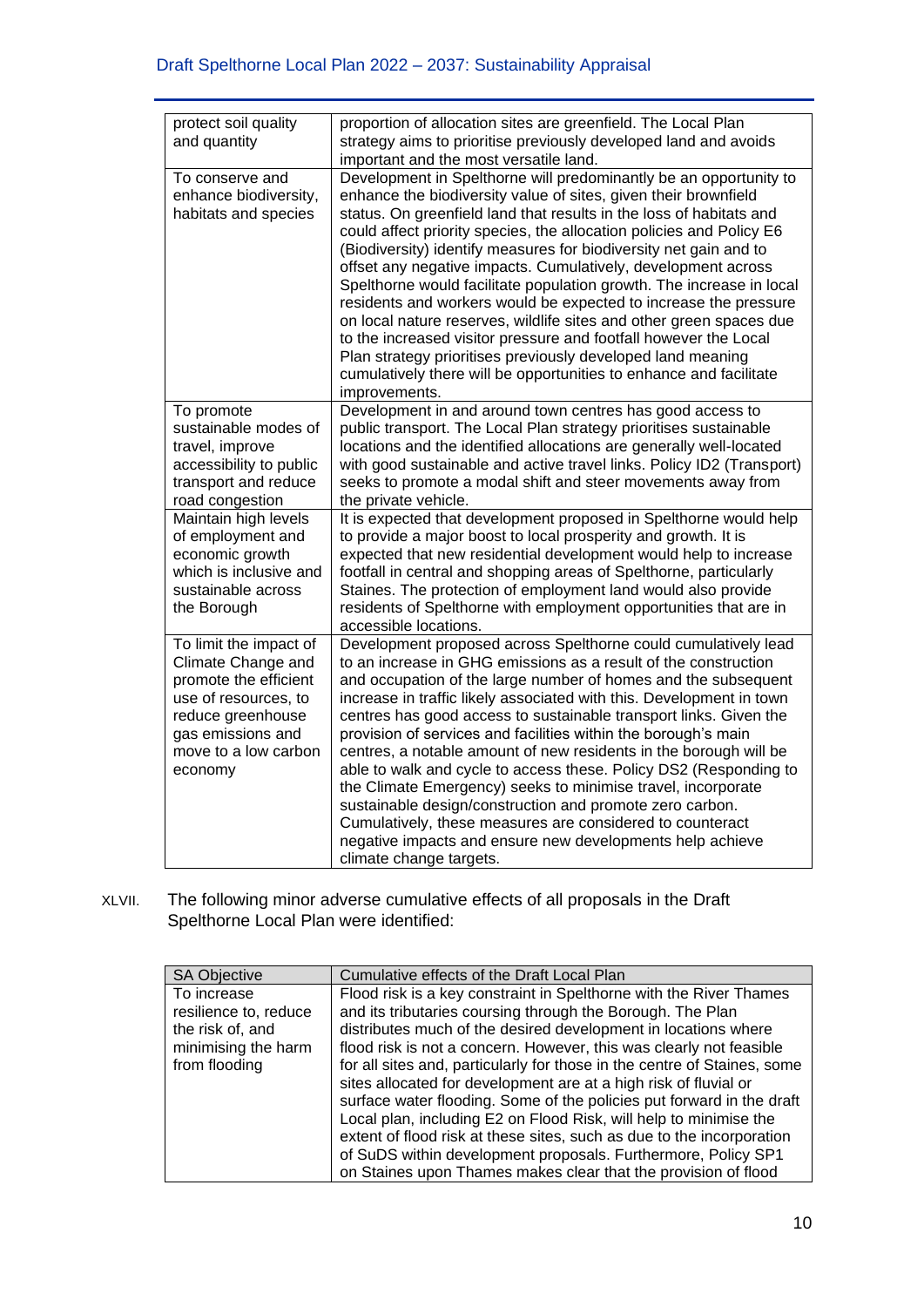|                                                                                                                             | risk management is a key component of the policy, and integral to<br>ensuring the proposed development can take place in such a<br>strategic location.                                                                                                                                                                                                                                                                                                                                                                                                                                                                                                                                                                                                                                  |
|-----------------------------------------------------------------------------------------------------------------------------|-----------------------------------------------------------------------------------------------------------------------------------------------------------------------------------------------------------------------------------------------------------------------------------------------------------------------------------------------------------------------------------------------------------------------------------------------------------------------------------------------------------------------------------------------------------------------------------------------------------------------------------------------------------------------------------------------------------------------------------------------------------------------------------------|
| To reduce air and<br>noise pollution                                                                                        | It is considered to be likely that development proposed across<br>Spelthorne would cumulatively result in a net increase in air<br>pollution in the local area, largely as a result of increases in local<br>road traffic. All of Spelthorne is already designated an Air Quality<br>Management Area therefore additional development is likely to<br>contribute to air quality impacts. Policy E3 (Environmental<br>Protection) seeks to mitigate impacts on air and noise pollution,<br>whilst policy DS2 (Responding to the Climate Emergency) aims to<br>lower emissions and encourage more sustainable energy use.                                                                                                                                                                 |
| To promote<br>sustainable modes of<br>travel, improve<br>accessibility to public<br>transport and reduce<br>road congestion | The Local Plan strategy prioritises sustainable locations and the<br>identified allocations are generally well-located with good<br>sustainable and active travel links however car use is expected to<br>rise overall. Policy ID2 (Transport) seeks to promote a modal shift<br>and steer movements away from the private vehicle. The<br>concentration of development in Staines is likely to facilitate a<br>modal shift and encourage sustainable living in the town, with<br>residents having access to local services and a reduced need for<br>car travel. The allocations identify a need to mitigate impacts on the<br>road network and Policy ID2 looks to provide safe and attractive<br>pedestrian and cycling links that encourages sustainable and<br>efficient movement. |
| Maintain high levels<br>of employment and<br>economic growth<br>which is inclusive and<br>sustainable across<br>the Borough | It is expected that development proposed in Spelthorne would help<br>to provide a major boost to local prosperity and growth. It is<br>expected that new residential development would help to increase<br>footfall in central and shopping areas of Spelthorne, particularly<br>Staines. However, construction of new homes will help to support<br>the house building economy more widely. Improved sustainable<br>transport options to key employment areas will also facilitate<br>access to employment. Policies EC1 (Meeting Employment<br>Needs), EC2 (Retail) and EC3 (Local Centres) will help to ensure<br>that key locations are protected and enhanced.                                                                                                                     |
| To maintain and<br>improve water quality<br>and promote the<br>efficient use of water                                       | Some of the sites currently allocated for development in Spelthorne<br>are adjacent to waterbodies such as the River Thames and<br>reservoirs. All of the development in these locations pose a<br>cumulative risk to the quality of water, such as due to altered<br>surface runoff rates or contamination during the construction<br>phase. It is also expected that all sites in combination would result<br>in a net increase in water consumption across Spelthorne. Best<br>efforts will be needed to avoid contamination of the River Thames.<br>Policy E3 (Environment Protection) seeks to mitigate impacts on<br>water quality.                                                                                                                                               |

### **Transboundary effects with development in neighbouring authorities**

- XLVIII. Following the assessment of cumulative effects caused by all Draft Spelthorne Local Plan proposals in combination, an assessment of the cumulative effects of proposals in the plan in combination with development planned in neighbouring authorities was also carried out.
- XLIX. Positive cumulative effects of all proposals in the Spelthorne Local Plan in combination with development plans in neighbouring authorities were identified for SA Objectives: Housing, Health & Wellbeing, land & soil, biodiversity, transport, economy and Climate Change.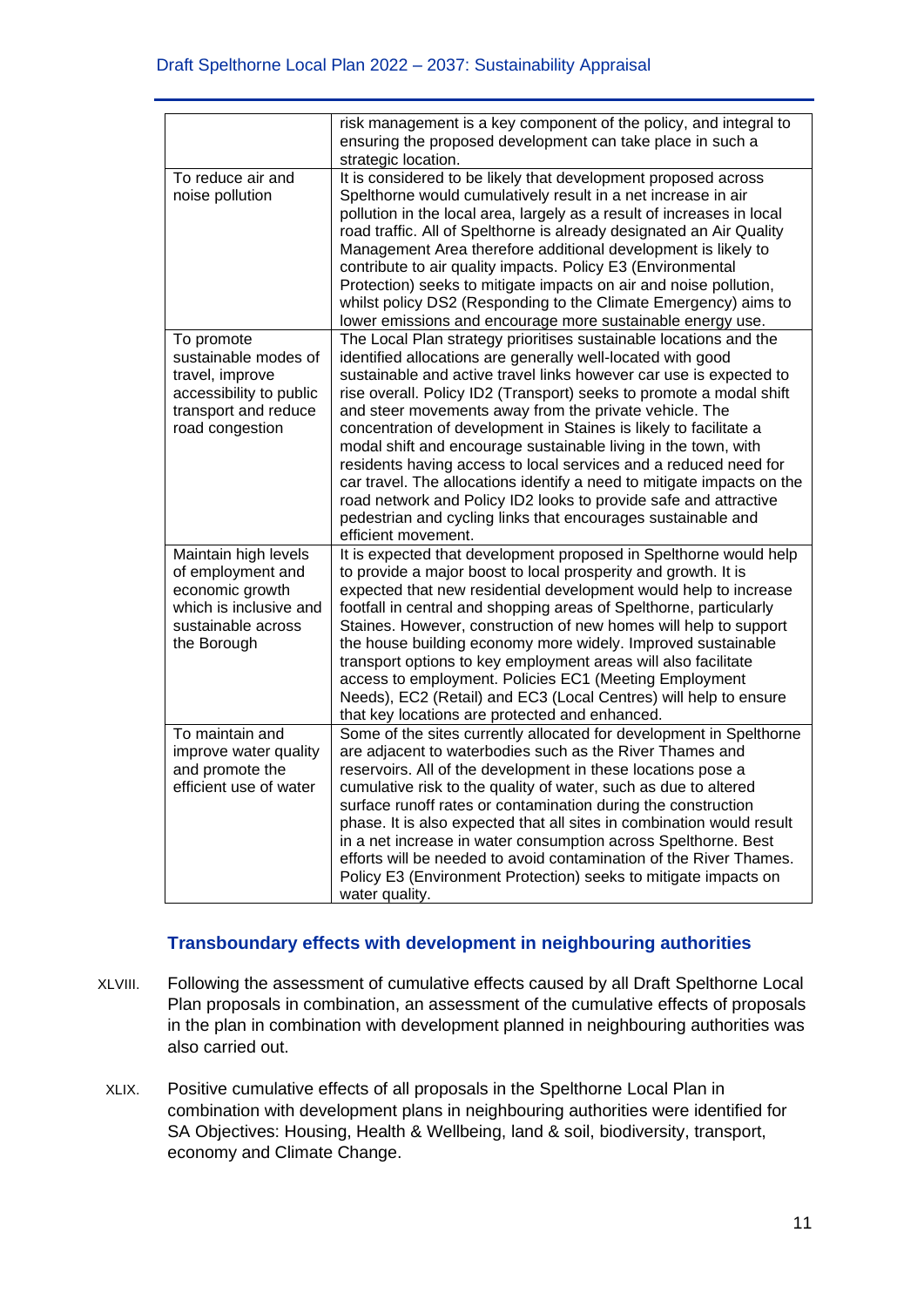- L. Minor adverse cumulative effects of all proposals in the Spelthorne Local Plan in combination with development plans in neighbouring authorities were identified for SA Objectives: Water, Pollution and Flood Risk.
- LI. It is important to note that likely effects are complex, and effects summarised as 'positive' or 'adverse' often involve a mixture of both positive and adverse effects. The SA adopts a precautionary approach that dictates that, where there is uncertainty of an overall effect, adverse effects should be highlighted.

### **Mitigation**

LII. The assessment of proposals in the Draft Spelthorne Local Plan has identified the likely significant effects, including those that are positive and adverse. Where adverse effects were identified, recommendations have been made to help avoid or minimise these effects. Where positive effects have been identified, recommendations have been made to enhance these effects where feasible. Recommendations are included within the policy and sites assessments in the appendices of this report.

## **Monitoring**

- LIII. This SA Report also proposes a Monitoring Framework. The Monitoring Framework is proposed to measure the performance of the Draft Spelthorne Local Plan against defined indicators. Indicators in the Monitoring Framework have been developed based on:
	- The objectives, targets and indicators that were developed for the SA Framework;
	- Features of the baseline that will indicate the effects of the plan;
	- The likely significant effects that were identified during the assessment; and
	- The mitigation measures that were proposed to offset or reduce significant adverse effects.
- LIV. Feedback from the monitoring process will help to provide more relevant information that can be used to pinpoint specific performance issues and significant effects, and ultimately lead to more informed decision-making. In addition to monitoring the sustainability effects of the Spelthorne Local Plan, it will also be necessary to monitor changes to the environmental, social and economic context and baseline conditions.
- LV. Monitoring in accordance with the SEA Directive can be incorporated into existing monitoring arrangements. The Council prepares an annual Authority Monitoring Report (AMR) to review progress on local development document preparation and monitor the outputs and implementation of current policies. It is expected that the proposed Monitoring Framework in this report would be incorporated into the AMR.
- LVI. The Monitoring Framework proposes monitoring recommendations for predicted significant effects based on the assessment of the Local Plan Review. The framework will be developed further in the next stage of the SA Report, following feedback from consultees, and further refinement of the assessment of significant effects to be monitored.